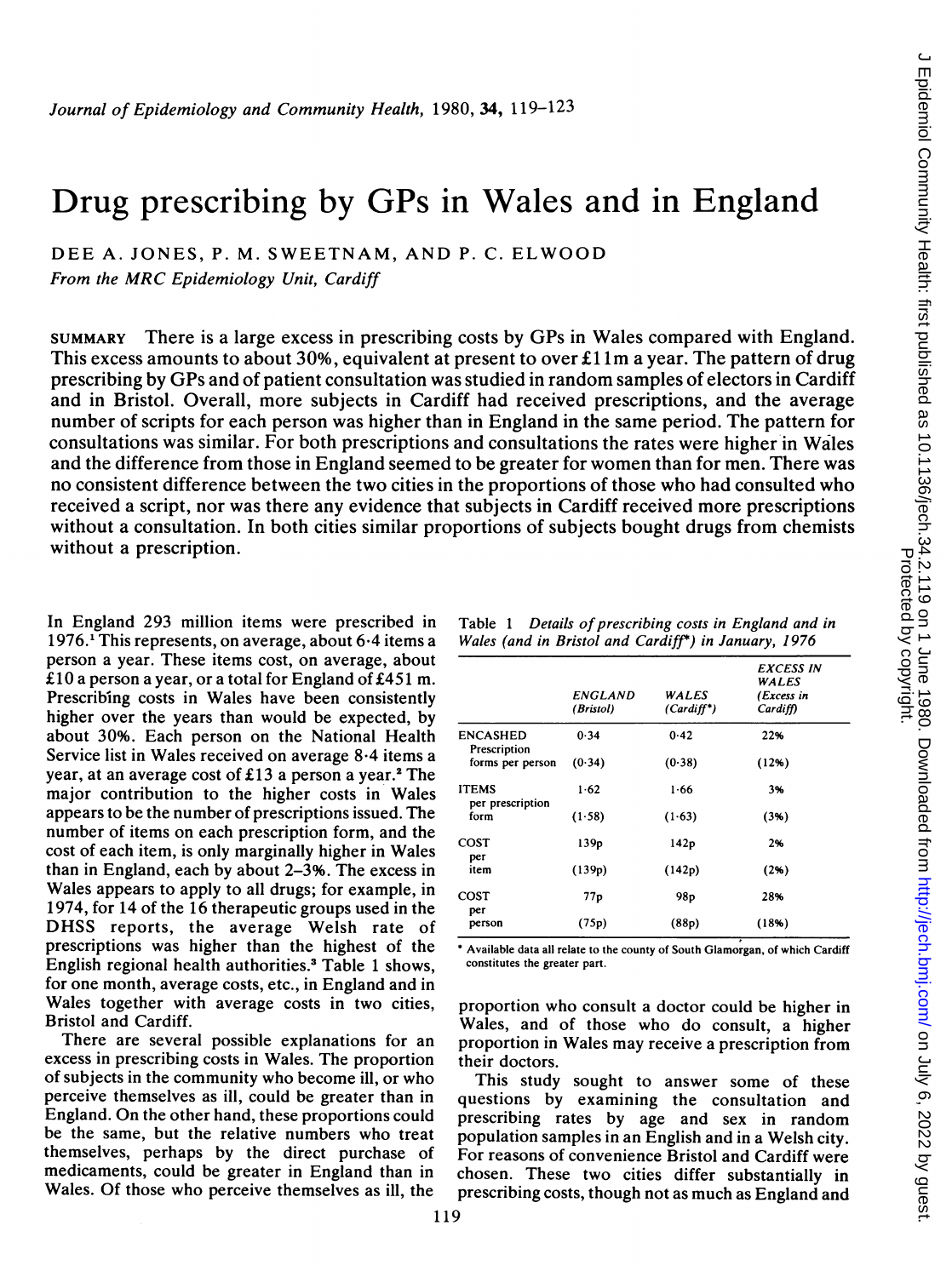Wales do (Table 1). On the other hand they appear to have a similar social class structure. The Office of Population Censuses and Surveys, in a recent classification of local authority areas by social class factors, places both cities in the same family,<sup>4</sup> and West and Lowe calculated a socioeconomic score of 101 for Bristol and 105 for Cardiff using Moser and Scott's socioeconomic index.<sup>5</sup>

### Method

Random samples of 1000 subjects were chosen from the electoral rolls for Cardiff and for Bristol. Each subject was sent a postal questionnaire requesting information about his or her consultations with <sup>a</sup> GP during the previous four weeks, whether at a surgery, at home, or by telephone. Details were sought of prescriptions,which had been received during the past four weeks, the total number of prescriptions received during the past three months, and medications purchased without a prescription. Information was obtained on the sex, age, and occupation of each respondent. Two postal reminders were sent and home visits were made to non-responders.

A linear model was fitted to the data to examine the effects of sex, age, area, and their interactions, after proportions had been logistically transformed. Estimates of statistical significance were based on this and what follows takes account of these.

## Results

Table 2 shows the sample drawn and the reasons for non-response. Table 3 shows the sex and age distributions of the 1591 subjects who responded.

Table 4 summarises the data relating to the receipt of a prescription during the previous four weeks. Thirty-two per cent of Cardiff subjects had received a prescription, compared with 27% in Bristol. The excess in Cardiff (18%) is approximately what would

Table 2 The sample drawn and the reasons for non-response

|                        | <b>BRISTOL</b> |      | <b>CARDIFF</b> |      |  |
|------------------------|----------------|------|----------------|------|--|
| <b>ORIGINAL SAMPLE</b> |                | 1000 |                | 1000 |  |
| Incligible             |                |      |                |      |  |
| Deceased               | 10             |      | 19             |      |  |
| Moved away             | 99             |      | 70             |      |  |
| ELIGIBLE SAMPLE        |                | 891  |                | 911  |  |
| Not included           |                |      |                |      |  |
| Not contacted          | 53             |      | 71             |      |  |
| Refused                | 40             |      | 32             |      |  |
| Too ill                | 5              |      | 10             |      |  |
| <b>RESPONDENTS</b>     |                | 793  |                | 798  |  |
| Response rate          |                | 89%  |                | 88%  |  |

Dee A. Jones, P. M. Sweetnam, and P. C. Elwood

Table 3 Age and sex distribution of respondents

| Age               | <b>BRISTOL</b> |       | <b>CARDIFF</b> |        |  |
|-------------------|----------------|-------|----------------|--------|--|
| <b>MALES</b>      |                |       |                |        |  |
| $45$              | 191            | (46%) | 167            | (46%)  |  |
| $45 - 64$         | 135            | (33%) | 132            | (36%)  |  |
| $65+$             | 85             | (21%) | 68             | (19% ) |  |
| All males         | 411            |       | 367            |        |  |
| <b>FEMALES</b>    |                |       |                |        |  |
| $<$ 45            | 168            | (44%) | 183            | (43%)  |  |
| $45 - 64$         | 129            | (34%) | 144            | (33%)  |  |
| $65+$             | 85             | (22%) | 104            | (24%)  |  |
| All females       | 382            |       | 431            |        |  |
| <b>BOTH SEXES</b> | 793            |       | 798            |        |  |

be expected from the routinely collected information shown in Table 1. The excess appears to be largely confined to women, although in fact the intercity difference does not differ significantly  $(P < 0.05)$ between the two sexes. The data in this and in other Tables show the age and sex trends which would be expected,<sup>6</sup> namely, prescribing rates are higher form women than for men, and for older subjects than for younger ones.

Table 5, which summarises data relating  $t\ddot{a}$ prescriptions received over a three-month period. confirms the trends demonstrated in Table 4. The excess in Cardiff is about 20% and women appear to contribute most of this, but again the intercity differences are statistically homogeneous in the two sexes.

Most prescriptions are obtained by direct consultation with a GP. Table 6 therefore sets out the numbers of subjects who had consulted during the four weeks before they were questioned. The overall rates are about 20% higher in Cardiff than in Bristol and women appear to contribute most of this excess, although again the data are not conclusive on this point.

Of those who had consulted <sup>a</sup> GP, the proportion who had received a prescription was similar in Cardiff and Bristol for both sexes (men 81% and 85%, women 88% and 82%). Overall, there is a fairly consistent age trend: that is, older patients who consult are rather more likely to get a prescription form than are younger patients.

In order to investigate the hypothesis that self-medication is an alternative to obtaining prescriptions, and that Bristol subjects purchase medicaments directly from the chemist more often than Cardiff subjects, we studied the pattern of self-medication among those who had and those who had not received <sup>a</sup> script in the four-week period. Of those who had not received a prescription, the expected,<sup>6</sup> namely, prescribing rates are higher formuom than for men, and for older subjects than for movem younger ones. Table 5, which summarises data relating to prescriptions received over a three-month period confir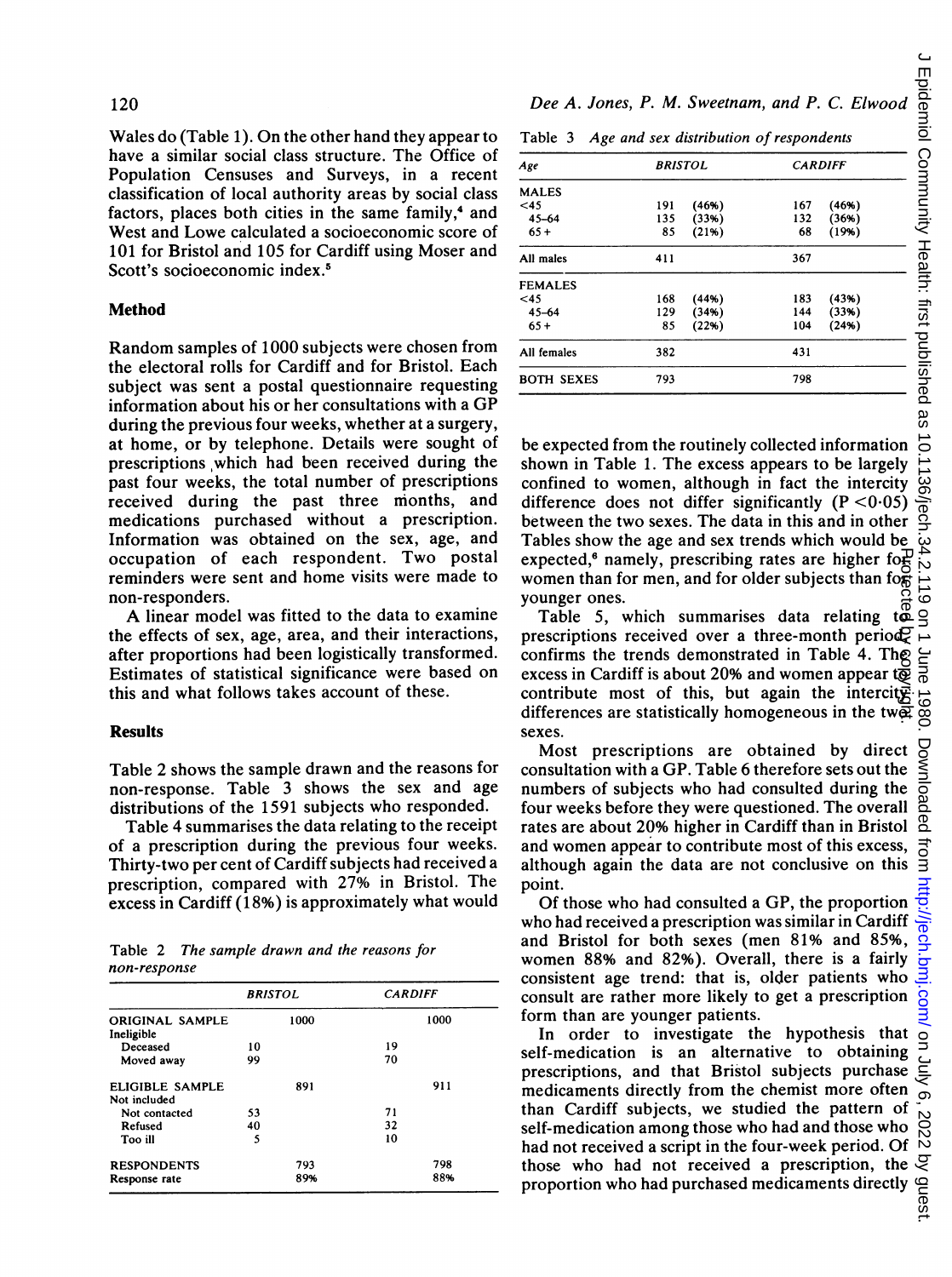## Drug prescribing by GPs in Wales and in England 121

|                   | <b>BRISTOL</b>                                     |     |                    | <b>CARDIFF</b>               |     |       |  |
|-------------------|----------------------------------------------------|-----|--------------------|------------------------------|-----|-------|--|
|                   | No. of<br>No. (%) with<br>subjects<br>prescription |     | No. of<br>subjects | No. (%) with<br>prescription |     |       |  |
| <b>MALES</b>      |                                                    |     |                    |                              |     |       |  |
| <45               | 191                                                | 27  | (14%)              | 167                          | 27  | (16%) |  |
| $45 - 64$         | 135                                                | 39  | (29%)              | 132                          | 31  | (23%) |  |
| $65+$             | 85                                                 | 30  | (35%)              | 68                           | 29  | (43%) |  |
| All males         | 411                                                | 96  | (23%)              | 367                          | 87  | (24%) |  |
| <b>FEMALES</b>    |                                                    |     |                    |                              |     |       |  |
| <45               | 168                                                | 35  | (21%)              | 183                          | 53  | (29%) |  |
| $45 - 64$         | 129                                                | 44  | (34%)              | 144                          | 57  | (40%) |  |
| $65+$             | 85                                                 | 37  | (44%)              | 104                          | 55  | (53%) |  |
| All females       | 382                                                | 116 | (30%)              | 431                          | 165 | (39%) |  |
| <b>BOTH SEXES</b> | 793                                                | 212 | (27%)              | 798                          | 252 | (32%) |  |

Table 4 Subjects who had received a prescription during the previous four weeks

Table 5 Percentage of subjects who had received three or more prescriptions, and the average number of prescriptions received during the three-month period before they were questioned

|                   | <b>BRISTOL</b>     |                                |                                                | <b>CARDIFF</b> |                    |                                |                                                |         |  |
|-------------------|--------------------|--------------------------------|------------------------------------------------|----------------|--------------------|--------------------------------|------------------------------------------------|---------|--|
| Age               | No. of<br>subjects | Three or more<br>prescriptions | Average no. of<br>prescriptions<br>per person* |                | No. of<br>subjects | Three or more<br>prescriptions | Average no. of<br>prescriptions<br>per person* |         |  |
| <b>MALES</b>      |                    |                                |                                                |                |                    |                                |                                                |         |  |
| $45$              | 191                | 3%                             | 0.4                                            | (0.9)          | 167                | 6%                             | 0.5                                            | $(1-3)$ |  |
| 45-64             | 135                | 12%                            | 0.7                                            | $(1-2)$        | 132                | 11%                            | 0.7                                            | (1.0)   |  |
| $65+$             | 85                 | 21%                            | $1-2$                                          | (1.5)          | 68                 | 25%                            | $1-7$                                          | $(2-7)$ |  |
| All males         | 411                | 10%                            | 0.7                                            | $(1-2)$        | 367                | 11%                            | 0.8                                            | (1.6)   |  |
| <b>FEMALES</b>    |                    |                                |                                                |                |                    |                                |                                                |         |  |
| <45               | 168                | 7%                             | 0.8                                            | $(1-1)$        | 183                | 12%                            | 0.9                                            | $(1-2)$ |  |
| 45-64             | 129                | 20%                            | $1-1$                                          | $(1-4)$        | 144                | 21%                            | $1-3$                                          | $(1-8)$ |  |
| $65+$             | 85                 | 26%                            | $1-5$                                          | $(1-6)$        | 104                | 31%                            | 1.7                                            | $(1-7)$ |  |
| All females       | 382                | 16%                            | $1-0$                                          | (1.3)          | 431                | 20%                            | $1-2$                                          | (1.6)   |  |
| <b>BOTH SEXES</b> | 793                | 13%                            | 0.8                                            | (1.3)          | 798                | 16%                            | 1.0                                            | (1.6)   |  |

Standard deviations in parentheses.

|                   | <b>BRISTOL</b>     |                        |       | <b>CARDIFF</b>     |                        |       |  |
|-------------------|--------------------|------------------------|-------|--------------------|------------------------|-------|--|
|                   | No. of<br>subjects | No. (96)<br>consulting |       | No. of<br>subjects | No. (96)<br>consulting |       |  |
| <b>MALES</b>      |                    |                        |       |                    |                        |       |  |
| <45               | 191                | 35                     | (18%) | 167                | 33                     | (20%) |  |
| $45 - 64$         | 135                | 34                     | (25%) | 132                | 32                     | (24%) |  |
| $65+$             | 85                 | 23                     | (27%) | 68                 | 25                     | (37%) |  |
| All males         | 411                | 92                     | (22%) | 367                | 90                     | (25%) |  |
| <b>FEMALES</b>    |                    |                        |       |                    |                        |       |  |
| $45$              | 168                | 45                     | (27%) | 183                | 52                     | (28%) |  |
| 45-64             | 129                | 41                     | (32%) | 144                | 55                     | (39%) |  |
| $65+$             | 85                 | 23                     | (27%) | 104                | 48                     | (46%) |  |
| All females       | 382                | 109                    | (29%) | 431                | 155                    | (36%) |  |
| <b>BOTH SEXES</b> | 793                | 201                    | (25%) | 798                | 245                    | (31%) |  |

Table <sup>6</sup> Subjects who had consulted <sup>a</sup> GP during the previous four weeks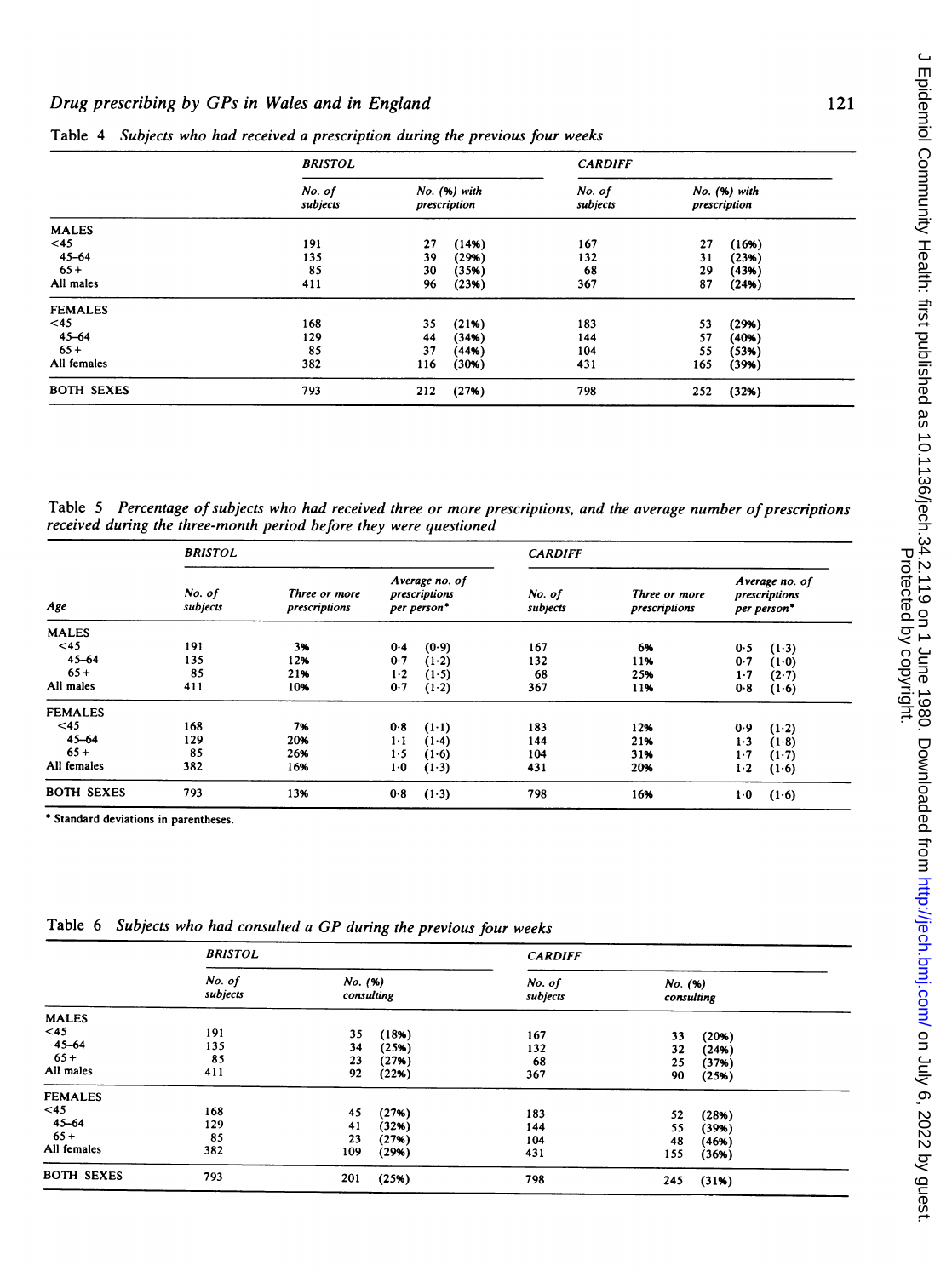was higher among women than men and declined markedly with age in both cities, but the rates in Bristol (men 23%, women 32%) were almost identical to those in Cardiff (19% and 31%).

## **Discussion**

Prescribing rates in general practice are widely accepted as being too high,<sup>78</sup> and it is probable that a high proportion of patients fail to take drugs as advised.<sup>9'10</sup> Against this background, a 30% excess in prescribing costs in Wales compared with England is disturbing. At current prices this excess is equivalent to at least £11m a year.

Our study indicates fairly clearly that the excess is not generated to any appreciable extent by doctors. Substantial differences between doctors in prescribing do undoubtedly occur but overall, in Cardiff and in Bristol, there seems to be a very similar chance that a patient who consults will be given a prescription. This probability is age-related: the older the patient, the more likely it is that a prescription will be received; but in our data at any rate, there is no clear evidence that it is related to social class.

Our data confirm that prescribing rates are higher in Wales than in England and the size of the excess we detected is about the same as that shown by the routinely published data for the two areas included in our study.<sup>12</sup> Excess prescribing rates could arise from 'repeat' prescriptions and a high overall rate could be generated by excessive demands from a small number of patients. Our data provide no evidence that the Welsh excess arises from such a subgroup because the proportions of subjects in the two cities who received multiple prescriptions (Table 5) show the same sort of proportional difference as the other measures of prescribing which we examined.

A second possible way in which higher costs could be generated is if all patients made higher demands. Our data suggest that this does occur in Wales, and that it may occur to <sup>a</sup> greater extent among women than among men.

There is one very important aspect of the higher prescribing costs in Wales on which our study gives no evidence. This is the extent to which excess demands arise from a higher burden of disease. Mortality rates for most conditions are higher in Wales than in England. Thus, the standardised mortality ratio (SMR) for all causes of death in Wales is 109 for men and 105 for women, but only 99 for both men and women in England alone.<sup>11</sup> For arteriosclerotic heart disease and for respiratory disease, these differences are on the whole rather larger. It is impossible to translate differences in SMRs into likely differences in consultation rates or prescribing rates<sup>12</sup> although, however effective the treatment, diseases which lead to a higher mortality rate are likely to generate higher prescribing costs. Conditions such as respiratory disease, which are chronic and for which drug therapy is available, could therefore lead to an excess in treatment costs which is  $\overline{\overline{z}}$ much larger than might at first be suggested by mortality data.

Some of the excess prescribing costs in Wales could  $\frac{1}{n}$ be explained by higher morbidity rates in Wales. However, an excess arising in this way would be likely to lead to an excess in prescribing rates in men and in  $\Xi$ women very similar to the Welsh excess in mortality; and probably the Welsh excess in morbidity occurs in both sexes. The most interesting outcome in our  $\overline{a}$ study is the evidence which, although not statistically convincing, suggests that the Welsh excess is generated largely by women patients. This was not expected and, if it is true, it is clearly relevant to some of the possible ways in which the overall excess in prescribing may arise in Wales. On the other hand, we know of no evidence which could explain a sex disparity and although Beresford and her colleagues<sup>13</sup> identified a number of factors relevant to consultation rates among women, there is no obvious reason why any of these should act differentially in Wales and in England. Protected by copyright.

The disparity between the sexes in the two cities, although we cannot be sure from our data that it  $\ddot{\mathbf{g}}$ real, might suggest that the excess prescribing costs in Wales arise to a substantial extent because of higherdemands and not solely because of a greater burden of disease. However, further studies will be required  $\Box$ to examine again the prescribing rates in the two sexes separately, and to sort out more clearly the contribution to the Welsh 'excess' which can be attributed to disease, and that which can be attributed to 'behavioural' differences.

We thank all those who helped in this study, in particular Mrs. Carole Eedy and Mr. Tom Benjamin, who visited the non-responders in their homes.

Reprints from Dee A. Jones, Research Team for the  $\frac{3}{5}$ <br>Care of the Elderly, Welsh National School of  $\frac{3}{5}$ <br>Medicine, St. David's Hospital, Cowbridge Road,  $\frac{3}{5}$ Care of the Elderly, Welsh National School of Medicine, St. David's Hospital, Cowbridge Road, Cardiff CF1 9TZ.

#### References

- <sup>1</sup>Department of Health and Social Security. Health and personal social services statistics for England. London: HMSO, 1977.
- **2 Welsh Office. Health and personal social services statistics**  $\bigcirc$  for Wales. London: HMSO, 1977. for Wales. London: HMSO, 1977.